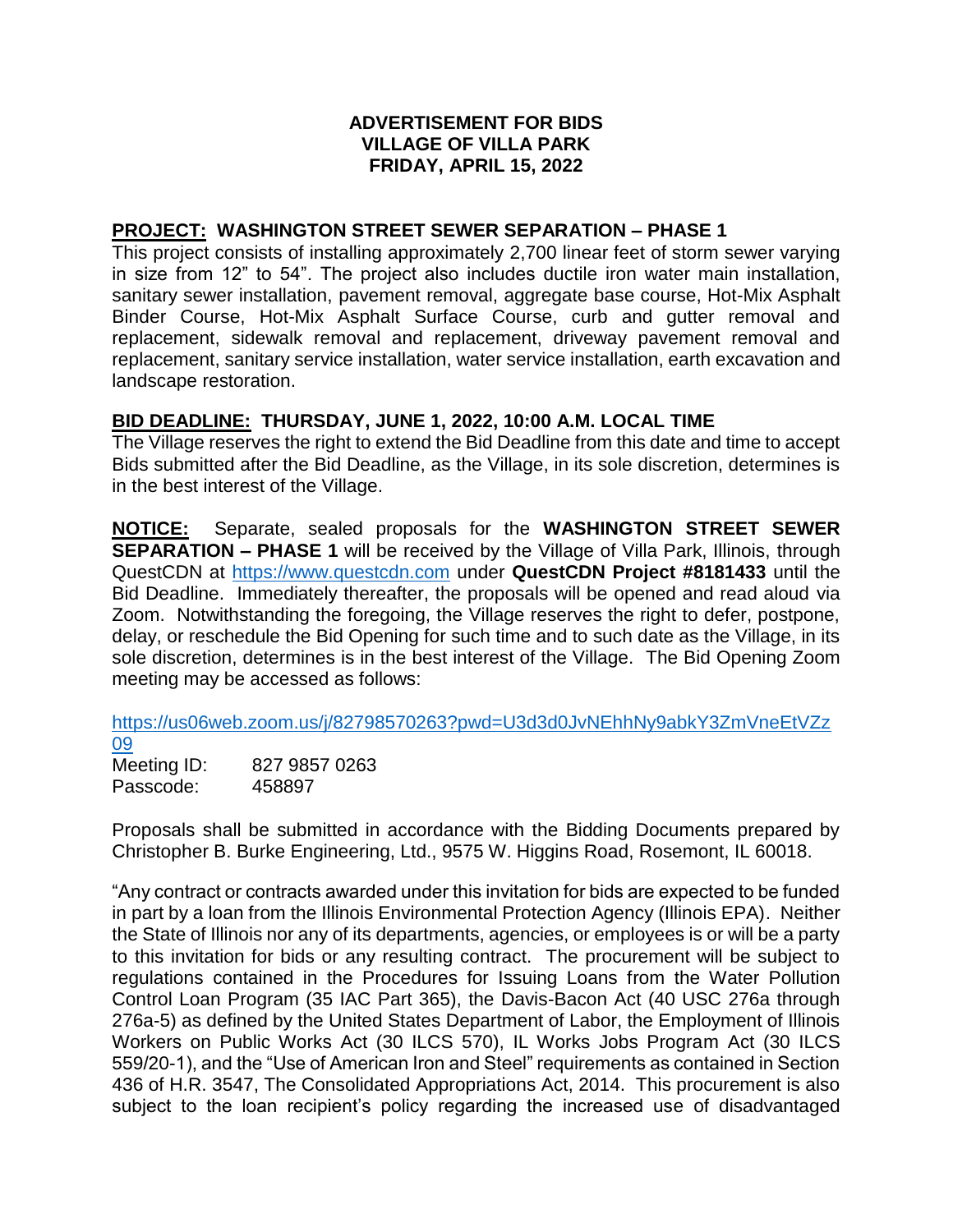business enterprises. The loan recipient's policy requires all bidders to undertake specified affirmative efforts at least sixteen (16) days prior to bid opening. The policy is contained in the specifications. Bidders are also required to comply with the President's Executive Order No. 11246, as amended. The requirements for bidders and contractors under this order are explained in 41 CFR 60-4."

**BIDDER QUALIFICATIONS:** Bidders, in submitting a Bid, shall comply with all applicable Federal, State and Local laws and requirements; shall provide documentation of that compliance in accordance with the requirements of the Contract Documents or as requested be the Village; and, in submitting a Bid, Bidders affirm that they are qualified under all applicable laws and requirements to do so, and agree to be bound by the determination of the Village as to Bidder's compliance and qualifications.

**Each BIDDER shall be IDOT Pre-Qualified for 012 – Drainage (\$4,000,000 minimum).** Prequalification by IDOT will be required of all subcontractors on this project in the respective discipline(s) they will be responsible for constructing. The Village may choose to waive this requirement if, in the Village's determination, the contractor has demonstrated the ability to perform work of a similar nature and scope to that set forth in this contract.

**MANDATORY PRE-BID MEETING: TUESDAY, MAY 24, 2022, 10:00 AM LOCAL TIME** A mandatory pre-bid meeting will be held via Zoom. The mandatory pre-bid Zoom meeting may be accessed as follows:

[https://us06web.zoom.us/j/87654630164?pwd=eGltR2M5dHIzbHRFOEZRWDN6MjdDZ](https://us06web.zoom.us/j/87654630164?pwd=eGltR2M5dHIzbHRFOEZRWDN6MjdDZz09) [z09](https://us06web.zoom.us/j/87654630164?pwd=eGltR2M5dHIzbHRFOEZRWDN6MjdDZz09) Meeting ID: 876 5463 0164

Passcode: 036632

**BID SECURITY:** A bid bond in the amount of not less than five percent (5%) of the Bid shall accompany each Bid in accordance with the Bidding Documents.

**CONTRACT SECURITY:** The Bidder to whom a Contract is awarded shall be required to furnish both a Performance Bond and a Payment Bond acceptable to the Village for one-hundred percent (100%) of the Contract Price, in accordance with the requirements of the Contract Documents.

**RIGHTS RESERVED:** The Village will select the lowest, most responsible bidder. The Village reserves the right to reject any and all Bids, to waive any informalities or technicalities in bidding, and to accept the Bid which best serves the interests of the Village. The Village shall, in its sole discretion, determine what does or does not constitute an informality or technicality, and, in submitting a Bid, Bidder agrees to be bound by that determination.

The Village may make such investigations as it deems necessary to determine the ability of the Bidder to perform the Work, and the Bidder shall furnish to the Village all such information and data for this purpose as the Village may request. The Village reserves